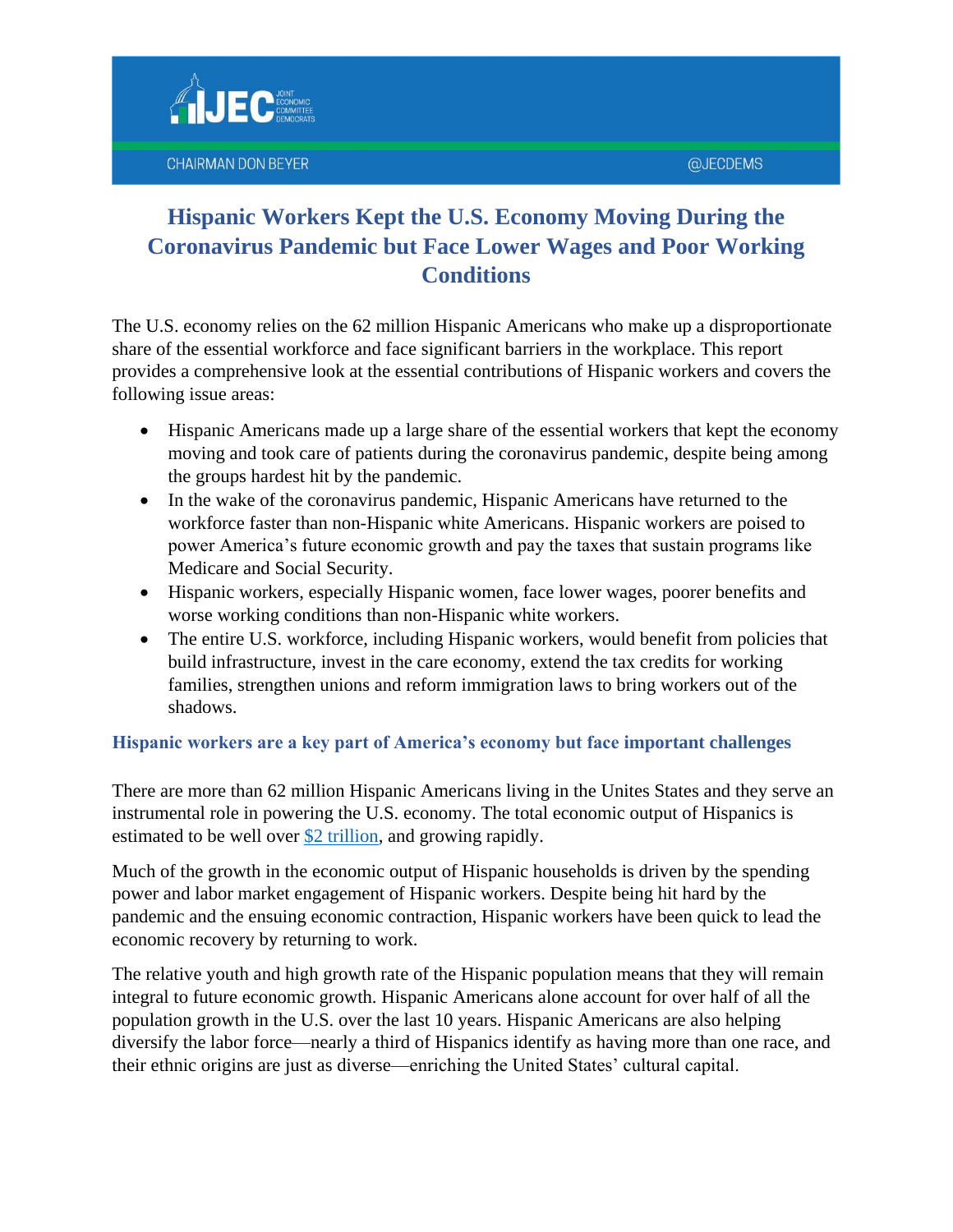Despite these important contributions, Hispanic workers disproportionately earn lower wages, suffer from poor working conditions and experience a lower quality of life. Hispanic workers are underrepresented in high-paying occupations and overrepresented in low-paying ones, which are also disproportionately subjected to wage theft and hazardous working conditions. Hispanic women are directly affected by this occupational segregation, and they are disproportionally harmed by the gender wage gap. Many of these disparities can be explained by the fact that Hispanic workers have less bargaining power at work than other workers. This means that the work of Hispanic workers ends up being more precarious and often does not include basic protections and benefits, like health insurance or retirement accounts.

Addressing these challenges will require a broad basket of policy solutions. To start, investing in [decaying infrastructure](https://infrastructurereportcard.org/infrastructure-categories/) will improve access to good-paying jobs and enhance the quality of life of Hispanic workers and their families. These families are especially harmed by the digital divide and extreme weather caused by climate change. Hispanic families also stand to gain from investments in care infrastructure. Hispanic women and children would benefit from universal preschool and extending the expanded Child Tax Credit, alleviating household and child poverty. In addition, raising the federal minimum wage and strengthening unions will also reduce earnings disparities and improve working conditions for Hispanic workers.

Immigration reform must also be part of the solution. It would boost economic growth, generate new jobs and address structural barriers to opportunity. Workers who put their lives at risk when we needed them most should not live in fear of deportation. Assuaging fears around deportation would also improve uptake among eligible Hispanic families for important public benefits that reduce poverty. Narrowing the gaps between white and Hispanic Americans would make the economy more equitable and stronger for everyone.

#### **Hispanic workers play a vital role in the U.S. economy and its future growth**

#### *Hispanic workers risked their lives working the frontlines of the pandemic in securing America's food supply and direct care*

When the COVID-19 pandemic reached the United States in early 2020 and much of the economy was forced to shut down to maintain public health, the Department of Homeland Security took steps to label some workers ["essential,](https://www.cisa.gov/publication/guidance-essential-critical-infrastructure-workforce)" excluding them from local and state stayat-home orders. Hispanic Americans have been widely overrepresented among this group of essential and frontline workers.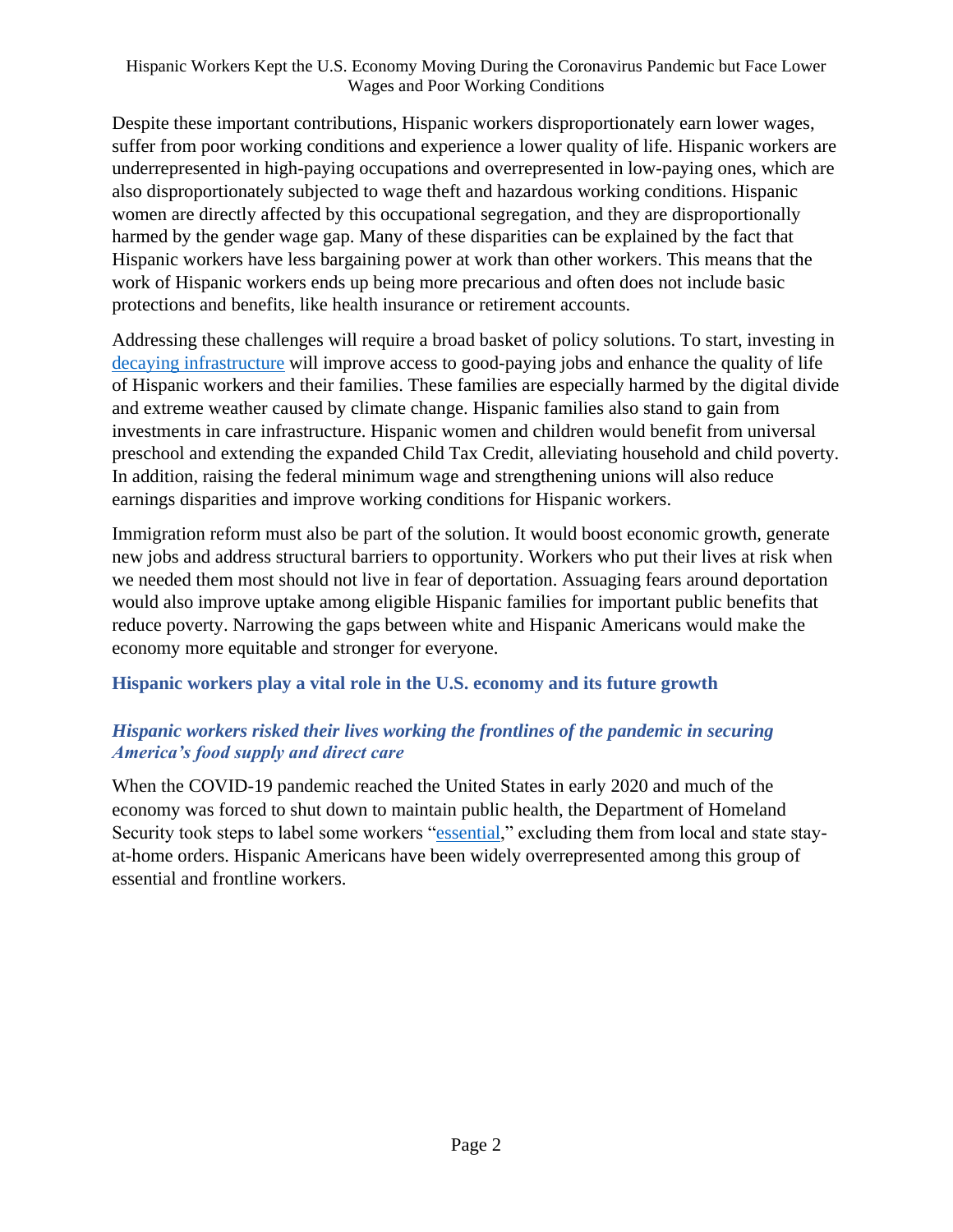# **Hispanic Workers Are Concentrated** in Essential and Frontline Industries

Percent of employed workers who are Hispanic, 2020



Note: Data includes workers ages 16 and older. "Prof. and business" represents "Professional and business services," "Transp. and utilities" represents "Transportation and utilities" and "Educ. and health" represents "Education and health services." Source: Bureau of Labor Statistics, Current Population Survey, Household Data, Table 18

The more than 1 in 4 Hispanic workers in agriculture continued to help feed the nation through the worst of the pandemic. Hispanic workers also make up the plurality of [poultry and](https://www.epi.org/blog/meat-and-poultry-worker-demographics/)  [meatpacking workers,](https://www.epi.org/blog/meat-and-poultry-worker-demographics/) where inadequate protection and safety standards are all too common. By continuing to keep America's food supply flowing when the coronavirus was spreading, these workers were risking their own lives and the lives of their families.

Hispanic Americans in health care also played a key role in the response to the pandemic. While some health care occupations moved their contact with patients to remote platforms during the pandemic, Hispanics made [a large share of workers](https://www.bls.gov/cps/cpsaat11.htm) in jobs that require close contact with sick and high-risk individuals. More than a quarter of medical assistants and home health aides are Hispanic, and similarly more than 1 in 5 personal care aides.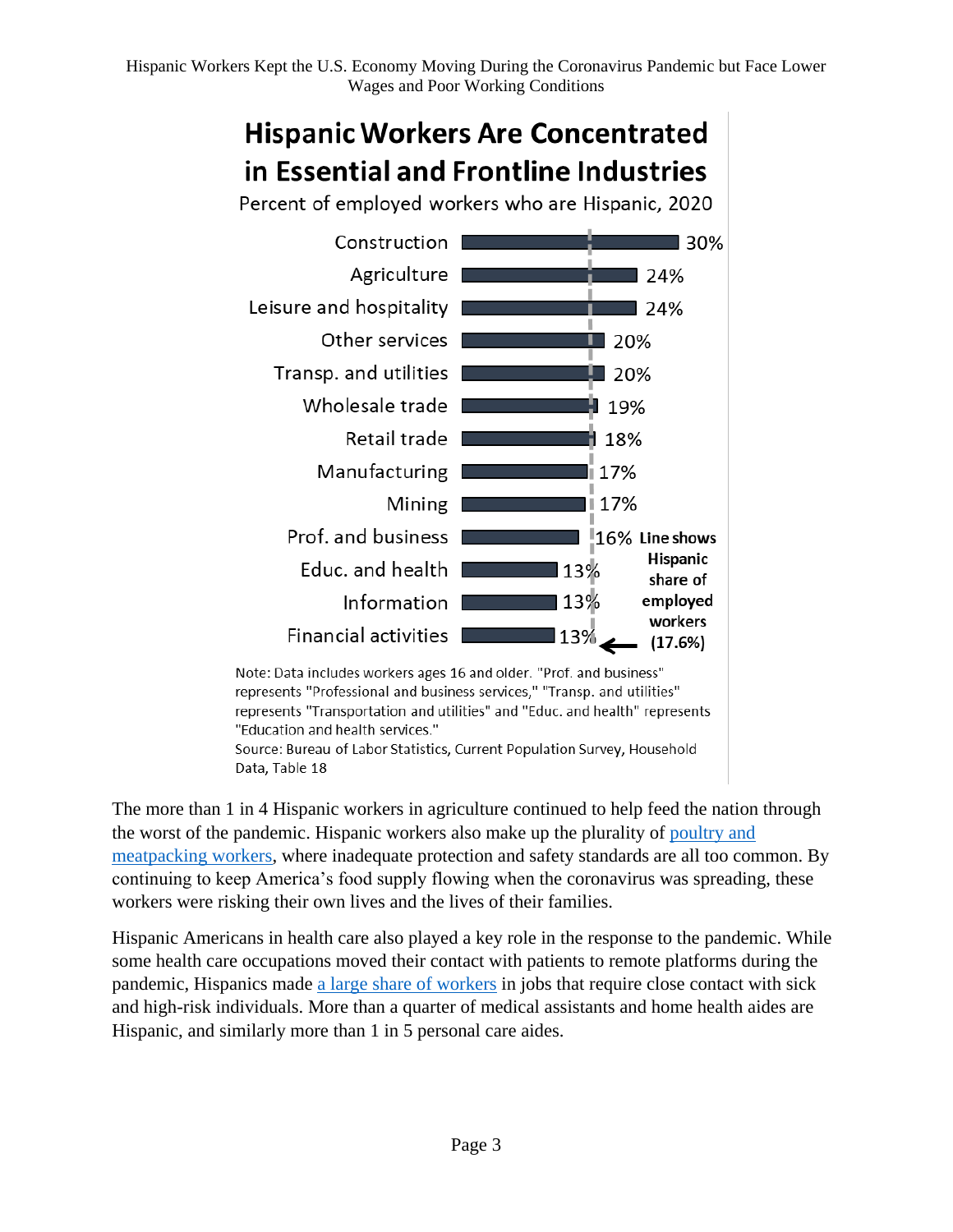#### *Hispanic workers are driving much of the economic recovery by returning to work at a rapid rate*

Hispanic workers were among the hardest hit of all racial and ethnic groups by the coronavirus recession. In April 2020 — the first full month that reflects the impact of COVID-19 on employment—Hispanic unemployment increased by about 13 percentage points, rising from 6% in March 2020 to 19% in April 2020. [Nearly half](https://www.pewresearch.org/fact-tank/2020/04/03/u-s-latinos-among-hardest-hit-by-pay-cuts-job-losses-due-to-coronavirus/) of Hispanic households lost earnings or a job due to COVID-19.

The [impact of pandemic on the health of Hispanic Americans](https://www.americanprogress.org/issues/economy/reports/2021/03/05/496733/latinos-face-disproportionate-health-economic-impacts-covid-19/) has been similarly severe. Relative to non-Hispanic whites, Hispanics Americans are nearly twice as likely [to contract COVID-19,](https://www.cdc.gov/coronavirus/2019-ncov/covid-data/investigations-discovery/hospitalization-death-by-race-ethnicity.html) about 3 times more likely to be hospitalized from the virus and more than 2 times as likely to die as a result of COVID-19.

Despite being hit hard by the pandemic and the ensuing economic contraction, Hispanic workers have been quick to lead the recovery effort by returning to work. Already the gap in the employment-population ratio of Hispanic and white Americans is widening, with Hispanic workers returning to work at a faster rate.



# **Hispanics Are Driving the Pandemic Recovery** by Returning to Work at Faster Rates

Because of the risks posed by the pandemic, this trend is not uniformly positive for Hispanic workers themselves. Hispanic workers' employment experiences are colored by labor market marginalization and pervasive [discrimination](https://www.epi.org/publication/the-hispanic-white-wage-gap-has-remained-wide-and-relatively-steady-examining-hispanic-white-gaps-in-wages-unemployment-labor-force-participation-and-education-by-gender-immigrant/) that have resulted in Hispanic workers on average having less access than white workers to [wealth,](https://www.federalreserve.gov/econres/notes/feds-notes/disparities-in-wealth-by-race-and-ethnicity-in-the-2019-survey-of-consumer-finances-20200928.htm) [unemployment insurance](https://www.propublica.org/article/black-workers-are-more-likely-to-be-unemployed-but-less-likely-to-get-unemployment-benefits) and other forms of support to help weather economic shocks. Limited representation in jobs with [high rates of](https://cepr.net/images/stories/reports/hispanic-workers-2016-11.pdf)  [unionization](https://cepr.net/images/stories/reports/hispanic-workers-2016-11.pdf) also reduces Hispanic workers' power to negotiate for better working conditions and job protections—even during a global pandemic. Even so, the increase in the number of Hispanic Americans currently employed as a share of their total working-age population reflects the important contribution these workers are making to drive the economic recovery.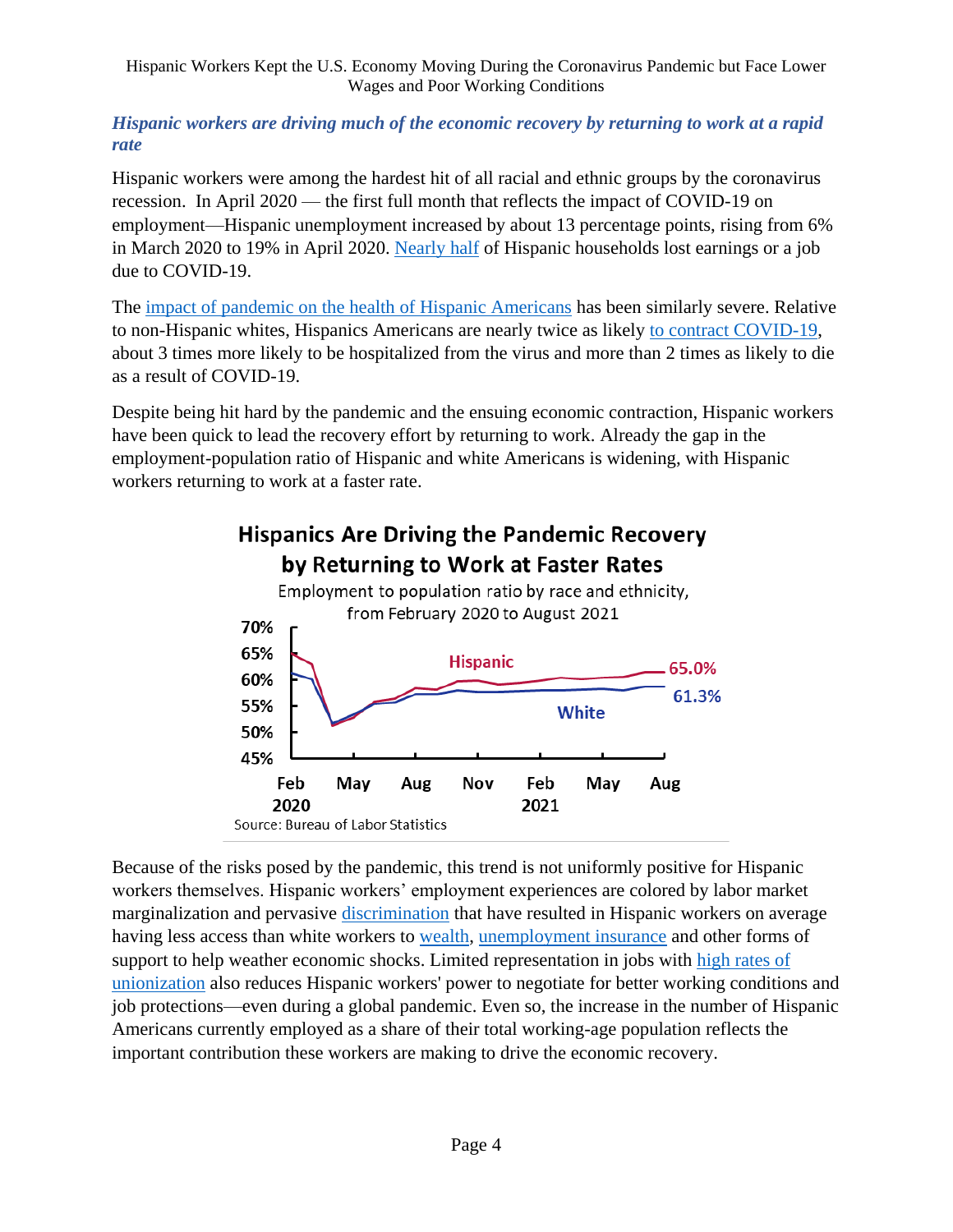#### *The youth and growth of the Hispanic population means that Hispanic workers will continue to serve as an engine of economic growth in the future*

Last year marked [the fifth consecutive year](https://www.stlouisfed.org/on-the-economy/2021/january/us-population-growth-slowed-further-2020) of slowing population growth in the United States. At the same time, the United States faces a [pronounced aging](https://www.brookings.edu/research/what-the-2020-census-will-reveal-about-america-stagnating-growth-an-aging-population-and-youthful-diversity/) of its population. Economists have [long feared](https://www.stlouisfed.org/on-the-economy/2020/february/us-population-growth-slowing-crawl) the negative impact of these trends on future economic growth, as this may lead to a slowdown in the growth of the labor force and investment demand.

Hispanic Americans and other underrepresented groups are helping counter these trends. The growth of the population in the last 10 years was [made up entirely](https://www.nytimes.com/2021/08/12/us/us-census-population-growth-diversity.html) of individuals who identified as Hispanic, Asian, Black and more than one race. Hispanics alone accounted for over half of all the population growth in the United States over the last decade.

Hispanic Americans are also among the youngest racial and ethnic groups in the country. The [median age](https://www.nytimes.com/2021/08/12/us/us-census-population-growth-diversity.html) of Hispanics (30) is lower than that of white Americans (44), and less than 1 in 10 [Hispanic adults](https://www.jec.senate.gov/public/_cache/files/d25ebfa5-5843-4ce4-ac6d-a75c8af6425d/hhm2020-economicstateofthehispaniccommunityinamerica-final.pdf) are 65 or older compared to about 1 in 4 white adults. The relative youth and attachment to the labor force of Hispanic Americans also means that they are critical to sustaining the revenue needed to finance programs like Medicare and Social Security.

#### *Hispanic Americans contribute to the growing diversity of the U.S. labor force*

While Hispanic Americans are often presented as a singular group, it is important to recognize that they are more diverse today than ever before. The number of Hispanic Americans reporting more than one race [increased](https://www.census.gov/library/stories/2021/08/improved-race-ethnicity-measures-reveal-united-states-population-much-more-multiracial.html) from 3 million in 2010 to more than 20 million in 2020. This means that nearly a third of Hispanic Americans are multi-racial today.

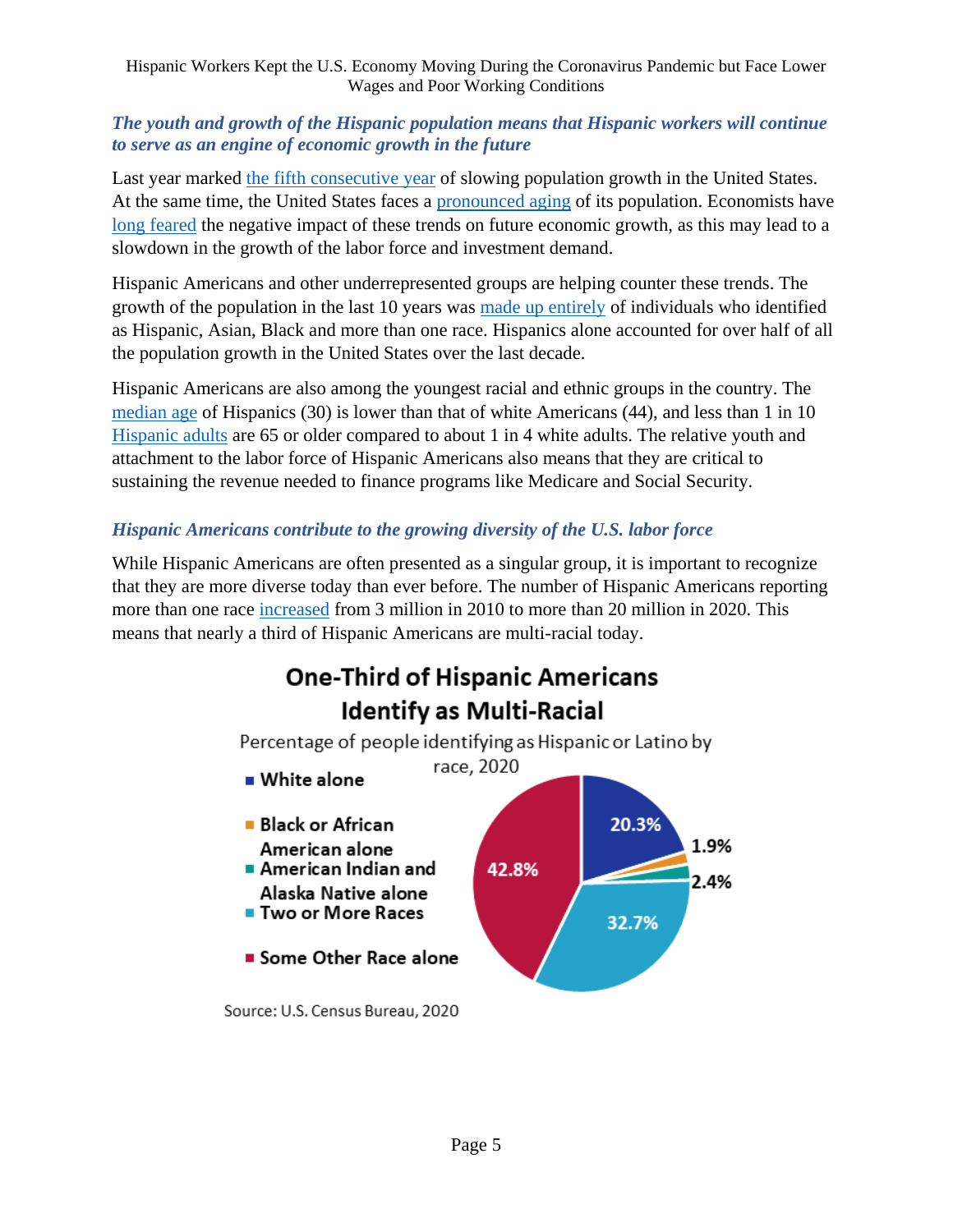Hispanic Americans are also diverse in ethnicity and origin. The majority of [Hispanics in the](https://www.bls.gov/opub/reports/race-and-ethnicity/2019/home.htm)  [labor force](https://www.bls.gov/opub/reports/race-and-ethnicity/2019/home.htm) are of Mexican origin (61%), followed by those of Central American (10%), Puerto Rican (8%) and South American (7%) descent. The majority of these Hispanic workers classify their racial identity as either white, Black or Asian.

#### **Hispanic workers face gaps in earnings and fair working conditions**

#### *Occupational segregation hurts the earnings and working conditions of Hispanic workers, particularly women*

Hispanic workers are underrepresented in high-paying occupations and overrepresented in lowpaying ones. This occupational segregation, marked by disproportionate shares of groups in certain types of jobs, hurts workers by lowering their earnings and subjecting them to poor working conditions.

The top five occupations among Hispanic men are construction laborers, production workers, food preparation workers, sales workers and building and grounds workers. About half of all Hispanic men in the workforce are in these five occupations. These occupations are traditionally marked by low wages and [poor working conditions.](https://www.bls.gov/news.release/pdf/cfoi.pdf) Similarly, the top five occupations among Hispanic women are office and administrative assistants, sales workers, food preparation workers, building and grounds workers and health care support workers. Over half of all Hispanic women in the workforce are in these five low-paying occupations.

| <b>Top 10 Occupations for Hispanic Men</b>                                |                |                           |  |
|---------------------------------------------------------------------------|----------------|---------------------------|--|
| <b>Occupation</b>                                                         | <b>Percent</b> | <b>Cumulative Percent</b> |  |
| Construction and extraction occupations                                   | 17.7%          | 17.7%                     |  |
| <b>Production occupations</b>                                             | 8.4%           | 26.1%                     |  |
| Food preparation and serving related occupations                          | 7.6%           | 33.7%                     |  |
| Sales and related occupations                                             | 7.5%           | 41.2%                     |  |
| Building and grounds cleaning and maintenance occupations                 | 7.2%           | 48.3%                     |  |
| Management occupations                                                    | 7.1%           | 55.5%                     |  |
| <b>Transportation occupations</b>                                         | 7.0%           | 62.5%                     |  |
| Material moving occupations                                               | 6.8%           | 69.3%                     |  |
| Installation, maintenance, and repair occupations                         | 5.7%           | 75.0%                     |  |
| Office and administrative support occupations                             | 5.2%           | 80.2%                     |  |
| Source: JEC Democratic staff calculations, 2019 American Community Survey |                |                           |  |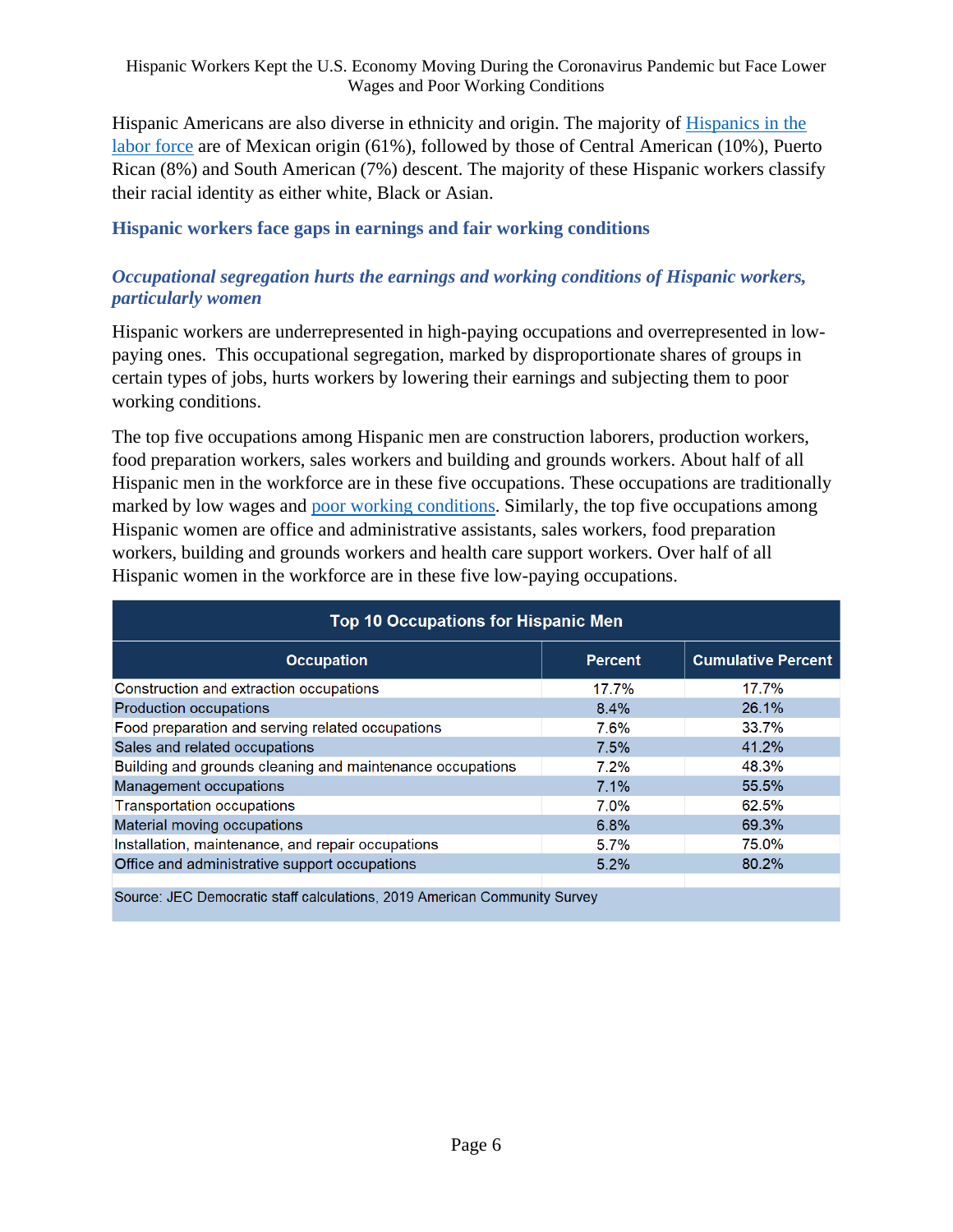| <b>Top 10 Occupations for Hispanic Women</b>                              |                |                           |  |
|---------------------------------------------------------------------------|----------------|---------------------------|--|
| <b>Occupation</b>                                                         | <b>Percent</b> | <b>Cumulative Percent</b> |  |
| Office and administrative support occupations                             | 16.5%          | 16.5%                     |  |
| Sales and related occupations                                             | 11.5%          | 28.0%                     |  |
| Food preparation and serving related occupations                          | $9.2\%$        | 37.2%                     |  |
| Building and grounds cleaning and maintenance occupations                 | 8.5%           | 45.7%                     |  |
| Healthcare support occupations                                            | 7.3%           | 52.9%                     |  |
| Educational instruction, and library occupations                          | 6.8%           | 59.8%                     |  |
| Management occupations                                                    | 6.6%           | 66.4%                     |  |
| <b>Production occupations</b>                                             | 5.5%           | 71.9%                     |  |
| Personal care and service occupations                                     | 4.6%           | 76.5%                     |  |
| Business and financial operations occupations                             | 4.0%           | 80.5%                     |  |
| Source: JEC Democratic staff calculations, 2019 American Community Survey |                |                           |  |

Hispanic workers are concentrated in sectors considered by the Department of Labor (DOL) to be low-wage, high-violation industries, including construction and agriculture. These industries are characterized by pervasive [wage theft.](https://www.dol.gov/agencies/whd/data/charts/low-wage-high-violation-industries)

#### *Hispanic women are disproportionally affected by the gender wage gap*

A woman working full-time and year-round is paid about 82 cents for every dollar paid to her white male counterpart. But this comparison overlooks disparities across races and ethnicities. Hispanic women, who are overrepresented in low-paying jobs, have the lowest earnings ratios compared to white men. The pay gaps faced by Hispanic women are the product of gender wage inequality compounded by racial wage inequality, such that a Hispanic woman earns just 55 cents for every dollar paid to her white male colleague.



### **Hispanic Women Have the Lowest Earnings Across Gender, Race and Ethnicity**

Source: JEC Democratic staff calculations based on data from the U.S. Census Bureau.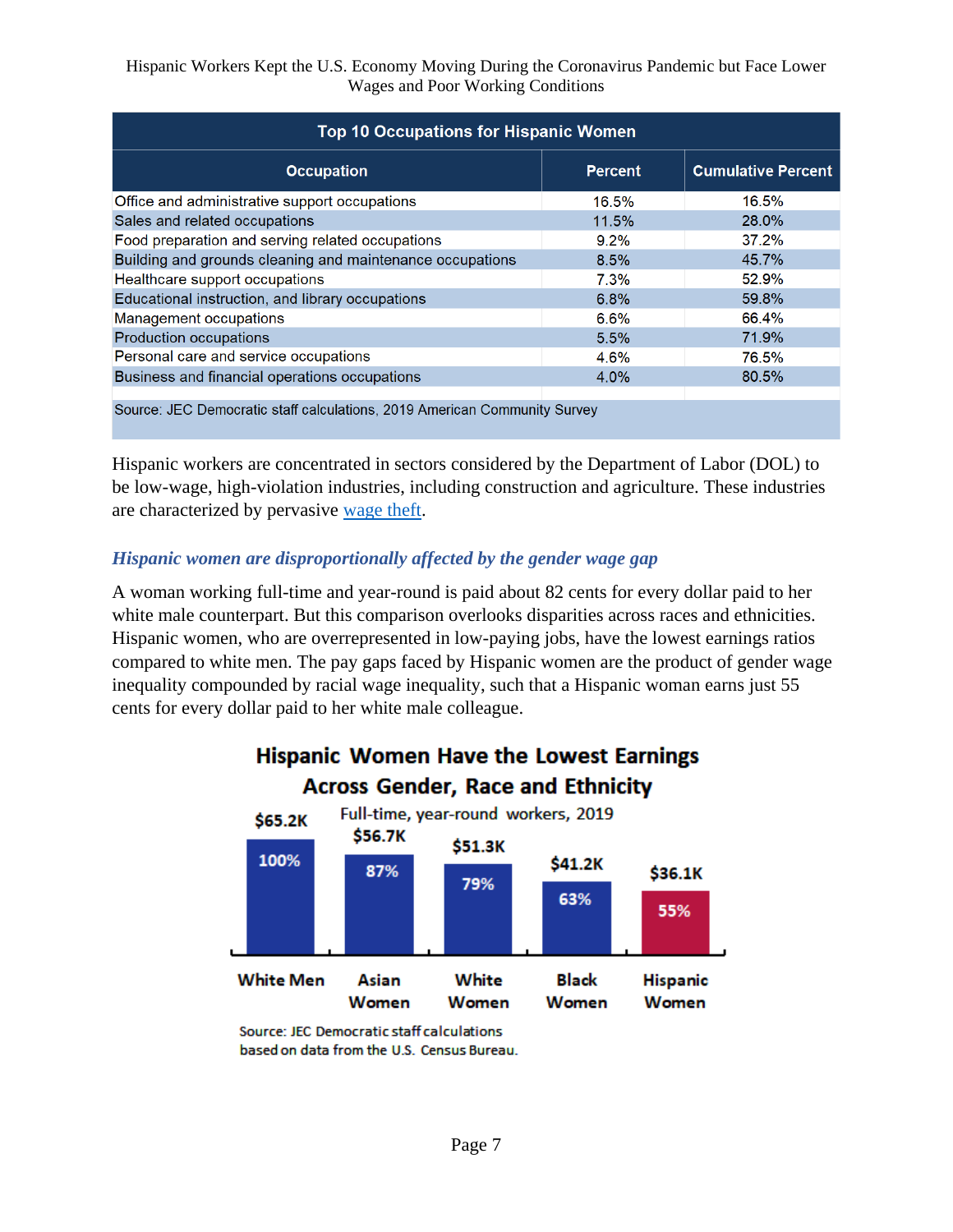#### *Hispanic workers have less bargaining power than other workers who are more likely to belong to a union*

Unions empower workers to bargain for higher wages and working conditions. On average, [unionized workers](https://www.epi.org/publication/why-unions-are-good-for-workers-especially-in-a-crisis-like-covid-19-12-policies-that-would-boost-worker-rights-safety-and-wages/) earn about 11% more than their nonunionized peers. The positive effect of unionization on wages is even more pronounced among Hispanic workers: Unionized Hispanic workers are paid about 20% more than their nonunionized counterparts. Despite the broad advantages of unionization, union membership in the United States has been declining for decades. Today, Hispanic workers are less likely than other racial and ethnic groups to be protected by unions. About 10% of Hispanic workers are unionized, compared to nearly 11% of white workers.



During the COVID-19 pandemic, unionized workers were able to secure additional pay, increased paid sick leave, and other critical safety measures.

#### *Hispanic workers are more likely to lack health insurance and other protections*

With reduced bargaining power, Hispanic workers are more likely than their peers to lack employer-sponsored benefits, such as health insurance. In fact, Hispanics have [the highest](https://minorityhealth.hhs.gov/omh/browse.aspx?lvl=3&lvlid=64)  [uninsured rates of any racial or ethnic group](https://minorityhealth.hhs.gov/omh/browse.aspx?lvl=3&lvlid=64) within the United States. Hispanic Americans are less likely to have health insurance than their white counterparts at every stage of their lives.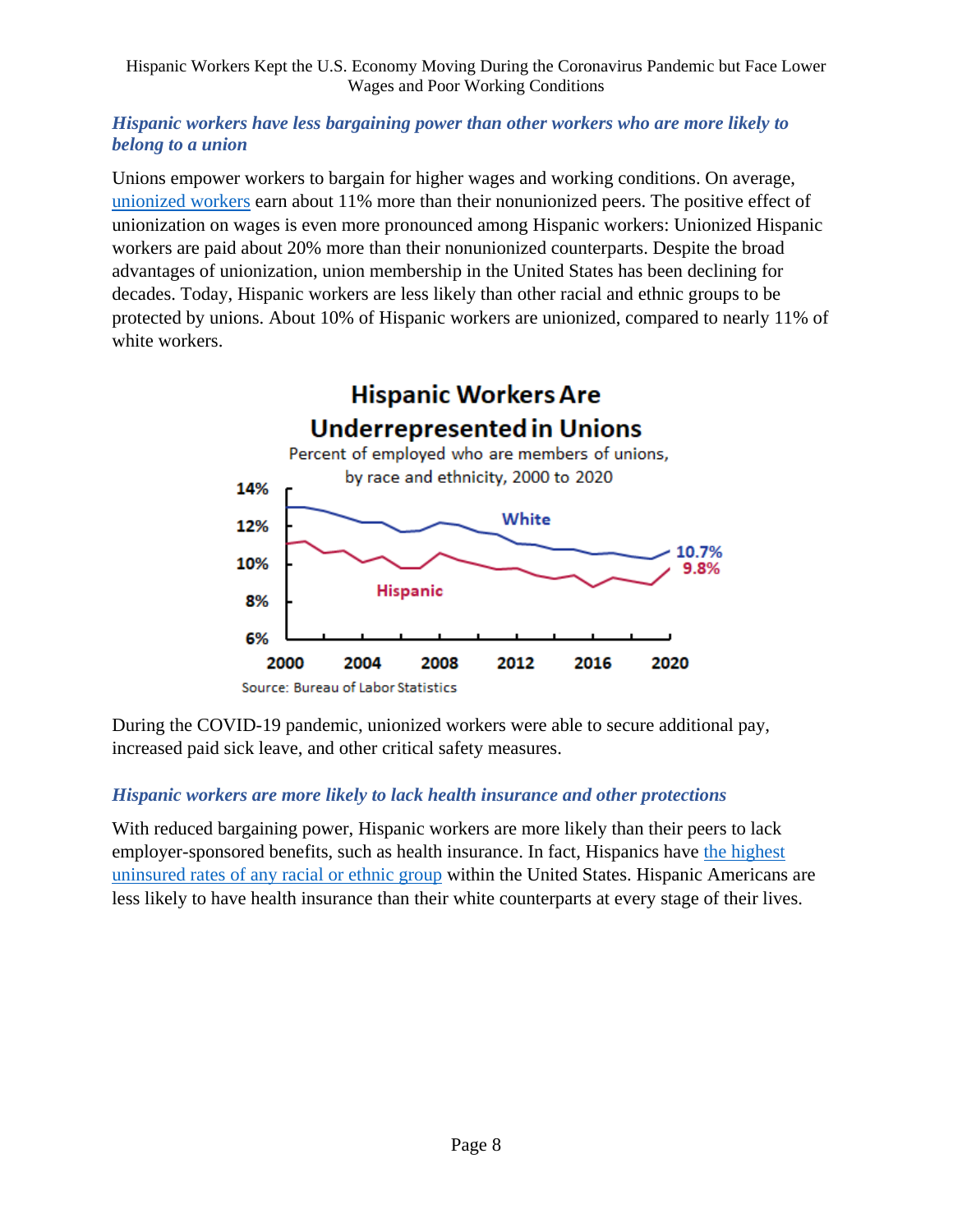

# **Working-Age Hispanics Are Much**

Union membership helps Hispanic workers obtain this important protection. Unionized Hispanic workers are more likely than their nonunionized peers to have employer-subsidized retirement plans and health insurance.

#### **Building Back Better for Hispanic workers**

#### *Infrastructure investments would improve access to good paying jobs and improve the economic well-being of Hispanic workers and their families, promoting broad-based growth*

Decades of disinvestment in U.S. infrastructure have fallen [heavily on Hispanic Americans.](https://www.whitehouse.gov/briefing-room/statements-releases/2021/06/29/fact-sheet-bipartisan-infrastructure-framework-will-address-barriers-communities-of-color-face-to-economic-opportunity/) Investing in the expansion of broadband, the cleaning of contaminated sites and the safeguarding of critical infrastructure from extreme weather risks would improve economic and health outcomes for Hispanic Americans and boost overall economic growth.

The digital divide in the United States disproportionally harms Hispanic workers and their families, who are 15% less likely to have [high-speed internet](https://www.whitehouse.gov/briefing-room/statements-releases/2021/06/29/fact-sheet-bipartisan-infrastructure-framework-will-address-barriers-communities-of-color-face-to-economic-opportunity/) than their white peers. During the pandemic, these inequities made remote working and learning much more difficult for Hispanic workers and children, exacerbating existing inequalities. Investments in infrastructure to make high-speed broadband available and affordable to all Americans would help close the digital divide.

Hispanic workers and their families would also benefit from investments in cleaning contaminated sites. Nearly 3 in 10 Hispanic Americans live within 3 miles of a Superfund site, a location contaminated by hazardous waste that has been designated by the [U.S. Environmental](https://www.epa.gov/superfund/what-superfund)  [Protection Agency](https://www.epa.gov/superfund/what-superfund) (EPA) for management and cleanup. Proximity to Superfund sites poses serious health risks and can lead to elevated levels of lead in children. Increasing public investment to clean up contaminated sites would both improve the health outcomes of Hispanic families and create good-paying jobs in communities across the country.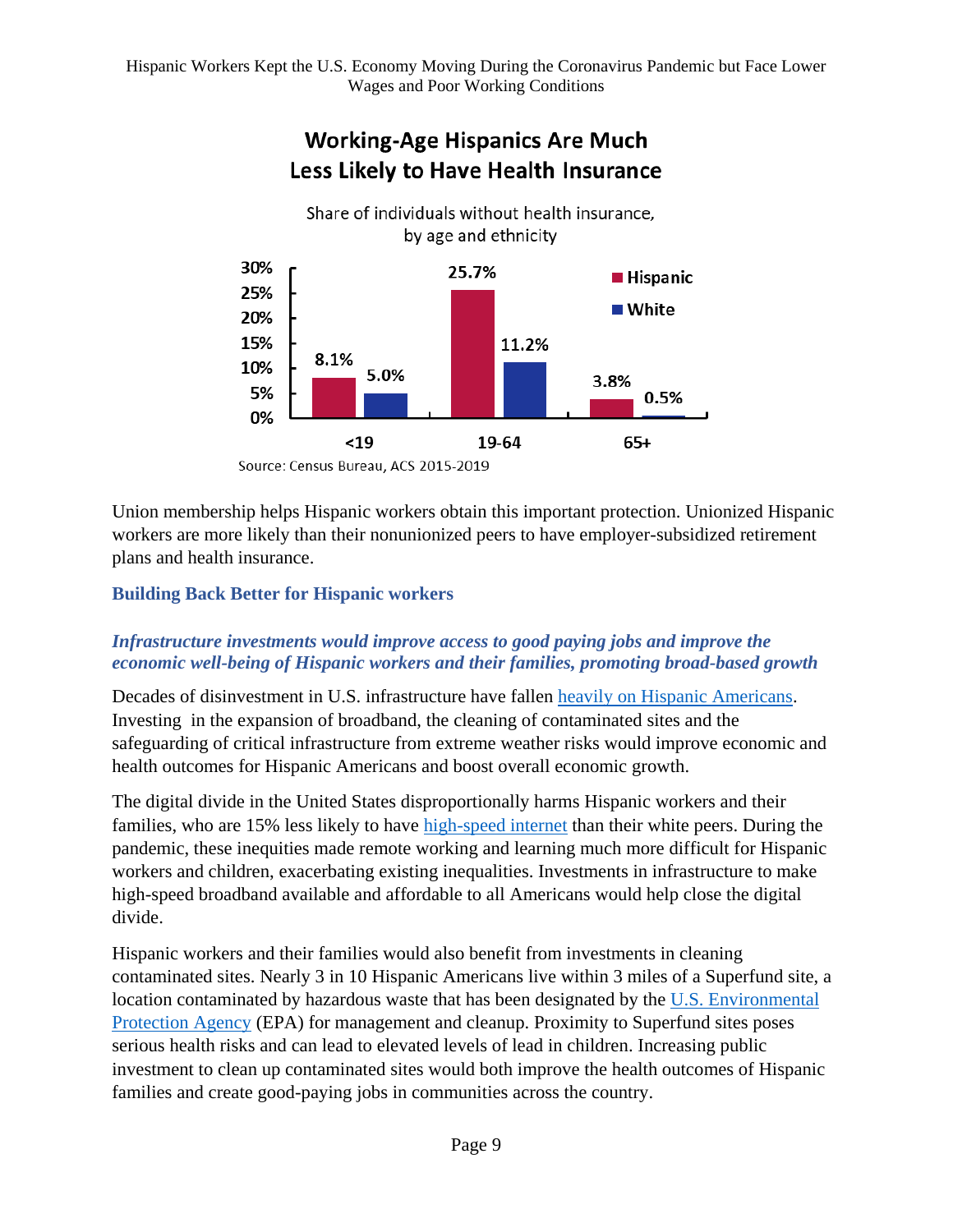Hispanic Americans also remain widely exposed to the adverse effects of extreme weather events. For example, Hispanic residents were more than twice as likely as their white counterparts to report loss of income after [Hurricane Harvey.](https://www.kff.org/other/press-release/survey-three-months-after-hurricane-harvey-nearly-half-of-affected-texas-residents-say-they-are-not-getting-the-help-they-need-to-recover/) Investments to elevate and reinforce buildings and roads, harden physical infrastructure and winterize the power grid would build climate resilience, create green jobs, and boost the economic security of those living in areas impacted by the effects of climate change.

#### *Investing in American families leads to improved equity for Hispanic workers and their families*

Hispanic workers and their families [stand to gain](https://www.whitehouse.gov/briefing-room/statements-releases/2021/08/13/fact-sheet-how-president-bidens-build-back-better-agenda-helps-latino-communities/) from lower child care costs, tax relief and lower prescription prices and health care costs.

Fewer than 6 in 10 of all three- and four-year-old Hispanic children are [enrolled in preschool and](https://usafacts.org/articles/how-many-children-attend-preschool-us/)  [kindergarten.](https://usafacts.org/articles/how-many-children-attend-preschool-us/) Expanding access to quality programs by lowering child care costs and ensuring universal, high-quality preschool would help Hispanic families and women looking to return to the labor force. Similarly, instituting 12 weeks of paid family and medical leave would reduce wage loss and improve health outcomes in new Hispanic mothers. These care and early human capital investments would also yield positive economic returns well into the future.

Hispanic women and families also stand to benefit from tax relief for families with children. Extending the Child Tax Credit expansion in the American Rescue Plan would mean that nearly [4.5 million Hispanic Americans](https://static1.squarespace.com/static/5743308460b5e922a25a6dc7/t/601acf15866c634924d12963/1612369686861/Poverty-Reduction-Analysis-Biden-Economic-Relief-CPSP-2021.pdf) would see a tax cut, reducing the Hispanic poverty rate by 39%. This is especially critical for the [61% of Hispanic](https://www.americanprogress.org/issues/women/news/2021/03/29/497658/breadwinning-mothers-critical-familys-economic-security/) women who are either the sole or cobreadwinners for their families.

Hispanic Americans would benefit from lower health care costs and prescription prices. More than 10 million Hispanic Americans lacked health insurance before the pandemic. Extending the American Rescue Plan's cost savings, which helped [730,000 H](https://www.whitehouse.gov/briefing-room/statements-releases/2021/08/13/fact-sheet-how-president-bidens-build-back-better-agenda-helps-latino-communities/)ispanic Americans save an average of \$50 per person per month, would expand access to health insurance to more than half a million Hispanics that are uninsured. The high costs of prescription medications also contribute to disparities in health, as Hispanics Americans are estimated to use [10 to 40 percent fewer](https://www.nashp.org/states-curb-racial-inequities-in-rx-drug-affordability-with-targeted-legislation/)  [medications](https://www.nashp.org/states-curb-racial-inequities-in-rx-drug-affordability-with-targeted-legislation/) than their white counterparts with the same illnesses.

#### *Immigration reform would boost economic growth*

It has been nearly four decades since Congress has significantly reformed the U.S. immigration system, leaving undocumented Hispanic workers and families vulnerable to economic abuse, social exclusion and the daily threat of deportation.

Undocumented Hispanic workers kept the American economy running during the pandemic. Nearly [3 in 4](https://www.americanprogress.org/issues/immigration/reports/2020/12/02/493307/protecting-undocumented-workers-pandemics-front-lines/) undocumented individuals in the workforce—an estimated 5 million workers performed jobs that were deemed essential. Despite this pivotal role, undocumented immigrants have been among the hardest hit by COVID-19 and have been continually [excluded](https://protectingimmigrantfamilies.org/immigrant-eligibility-for-public-programs-during-covid-19/) from economic recovery efforts and support. Assuaging fears around deportation would improve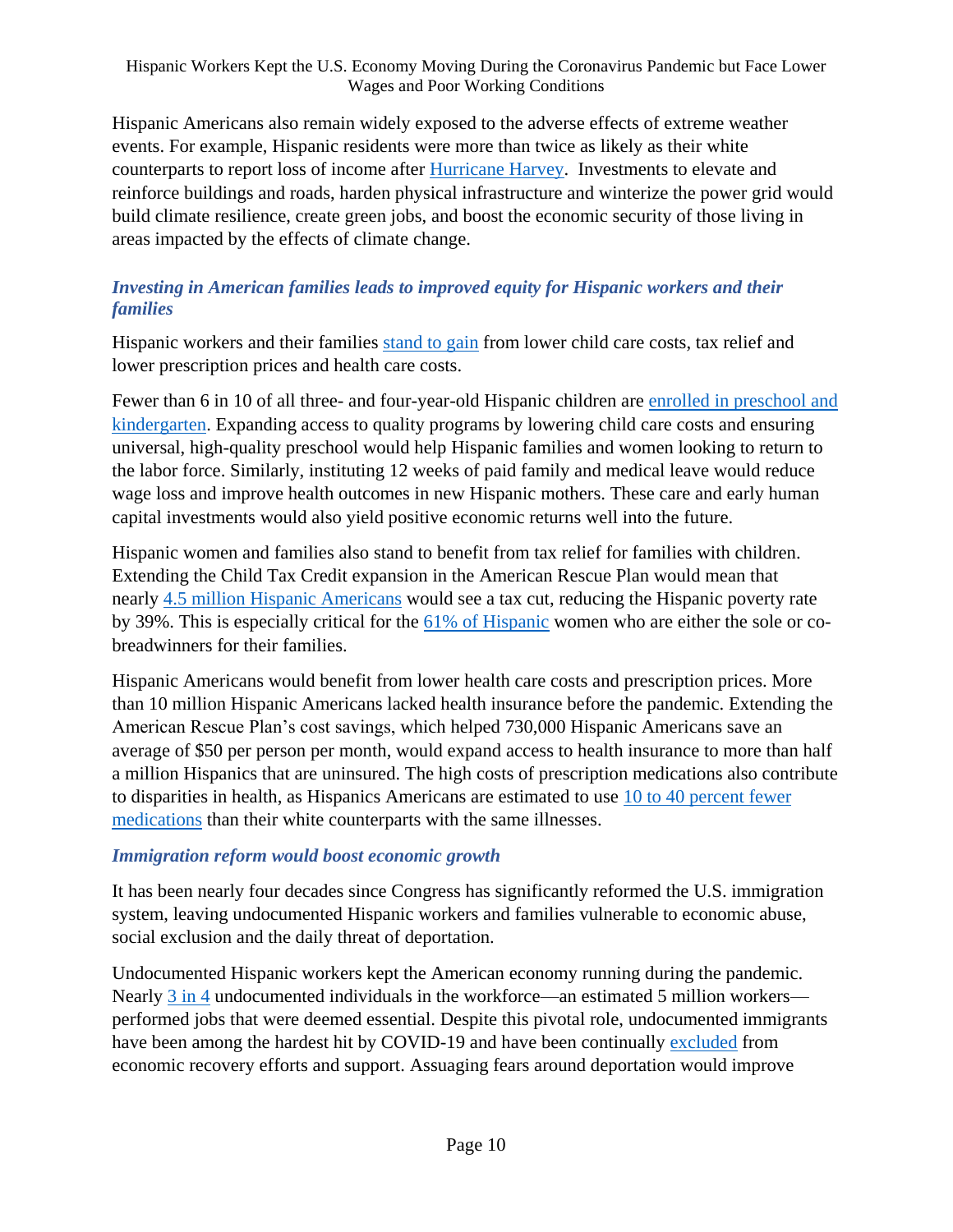[uptake](https://www.cnbc.com/2021/09/14/hispanics-less-likely-get-stimulus-checks-child-tax-credit-in-2020.html) among eligible Hispanic families for important public benefits like the Child Tax Credit and Medicaid, reducing poverty levels.

Recent [research](https://www.americanprogress.org/issues/immigration/reports/2021/06/14/500433/citizenship-undocumented-immigrants-boost-u-s-economic-growth/) by the University of California, Davis's Global Migration Center and the Center for American Progress finds that immigration reform would lead to higher economic output, higher wages for all workers and hundreds of thousands of permanent new jobs.

Placing Dreamers, those eligible for Temporary Protected Status (TPS), and essential workers including farmworkers—on a pathway to citizenship, is estimated to add more than [\\$1 trillion](https://www.americanprogress.org/issues/immigration/reports/2021/06/14/500433/citizenship-undocumented-immigrants-boost-u-s-economic-growth/) to U.S. GDP over a decade and create more than 400,000 new jobs. A pathway to citizenship for these workers is also estimated to raise annual U.S. wages across all workers by about \$600 on average.

Immigration reform is also likely to have direct effects on the budget. The Congressional Budget Office (CBO) estimates that the 10-year cost of the American Dream and Promise Act, to put Dreamers and those eligible for TPS on a pathway to citizenship, at [\\$42.5 billion](https://www.cbo.gov/system/files/2021-03/hr0006.pdf) over a decade in on-budget changes. More [immediate costs](https://www.cbo.gov/publication/57182) are also likely to arise as some workers become eligible for federal benefits and tax credits. Increased reporting of employment income by workers who gain employment authorization and Social Security Numbers is also likely to result in higher net revenue. The economic returns to immigration reform are broad and clear. Immigration reform strengthens the overall economy and grows economic output, fosters innovation and encourages job creation, balances an aging population and strengthens vital programs, like Social Security, as more workers contribute to keeping these programs solvent.

#### *Raising the federal minimum wage and strengthening unions will reduce earnings disparities and improve working conditions for Hispanic workers*

Raising the minimum wage and strengthening unions will increase the earnings of Hispanic workers, strengthen their bargaining power and reduce the racial and gender pay gap.

Today's federal minimum wage of \$7.25 has lost [more than 30%](https://www.jec.senate.gov/public/_cache/files/2bb65b7d-ec49-460b-b1cc-e64142181f2a/the-shrinking-value-of-the-federal-minimum-wage-final.pdf) of its real value since its 1968 peak. The shrinking value of the minimum wage disproportionately harms Hispanic workers, as they are overrepresented in low-wage industries. On average, Hispanic workers today make about 11% less than white workers. Gradually raising the wage floor to [\\$15 by 2025](https://www.epi.org/publication/raising-the-federal-minimum-wage-to-15-by-2025-would-lift-the-pay-of-32-million-workers/) would lead to higher wages for more than 7 million—or more than a quarter—of Hispanic workers, including about 4 million, or 3 in 10, Hispanic women. This would help narrow the race and gender pay gap that disproportionally harms Hispanic women.

The Protecting the Right to Organize (PRO) Act would [strengthen](https://latino.ucla.edu/research/more-than-solidarity/) the ability of Hispanic workers in the private sector to unionize and engage in collective bargaining. Current labor laws make it difficult for workers to unionize, imposing hurdles and interference from employers that can intimidate workers, delay unionization proceedings, and even terminate pro-union employees with no real consequence. Hispanic workers have the lowest unionization rate among racial and ethnic groups but have the most to gain from union membership. Hispanic workers have a higher union wage advantage[—almost a 20% boost in pay—](https://www.epi.org/publication/unions-help-reduce-disparities-and-strengthen-our-democracy/)than other workers. This also means that